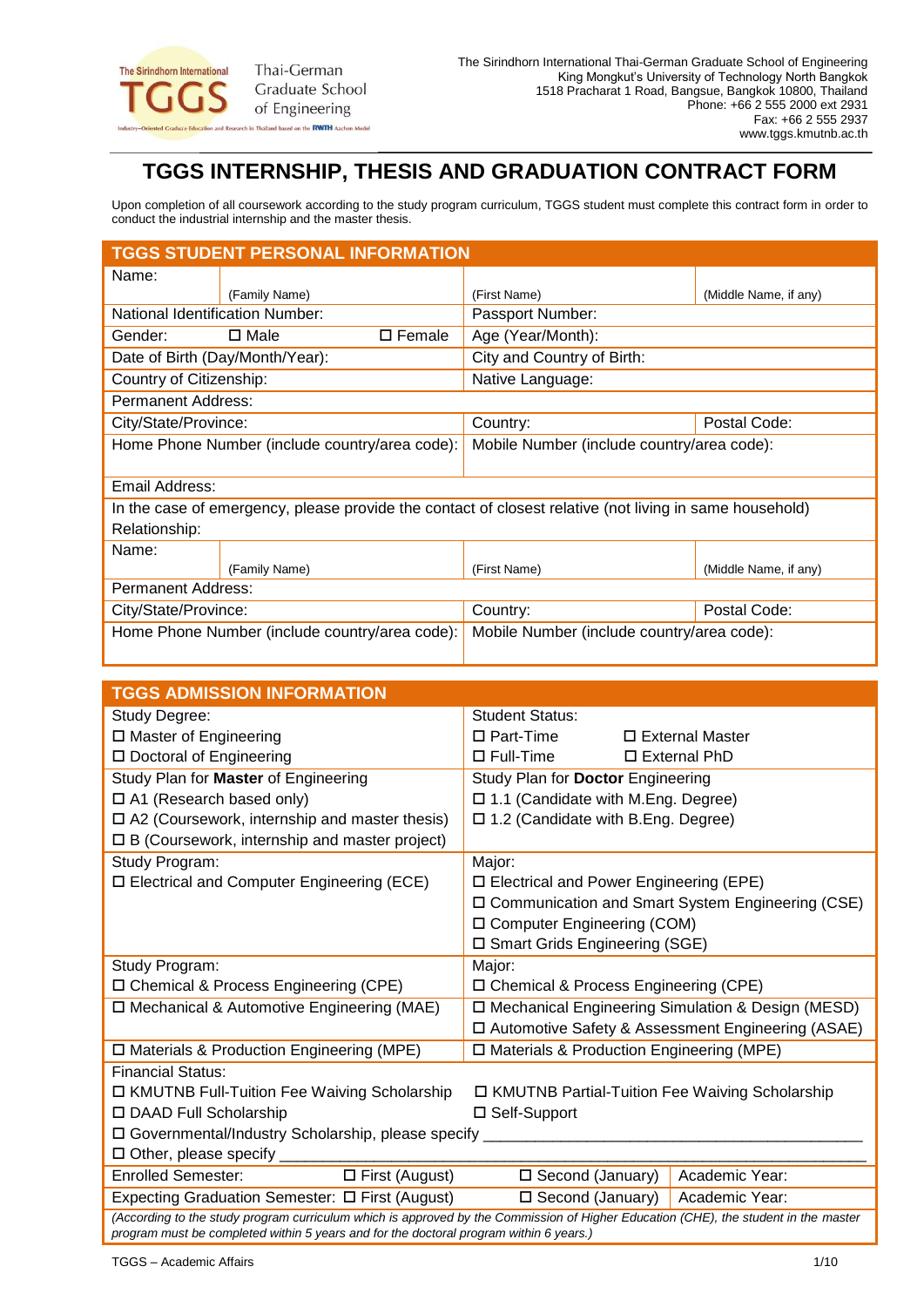

Thai-German Graduate School of Engineering n Thailand based on the **RWTH** Aachen Model

## **TGGS AND KMUTNB GRADUATION REQUIREMENT**

### **TGGS Graduation Requirement for Coursework:**

### **Master of Engineering Degree:**

- 1. All coursework with at least average GPA of 3.0
- 2. Industrial Internship for at least 18 weeks
- 3. Master Thesis for students in the study plan A1 and A2 or Master Project for students in the study plan B
- 4. Publication
	- International conference proceeding in the SCOPUS database or the international journal for students in the study plan A1
	- International conference proceeding or the international journal for students in the study plan A2
	- Partially publish the master project work in any form that can be searched for students in the study plan B

### **Doctoral of Engineering Degree:**

- 1. Doctoral Thesis for 3 academic years
- 2. Two Publications in the international journal

*Please consult the TGGS Student Handbook (Latest Version) for more information or the website a[t https://tggs.kmutnb.ac.th/graduation](https://tggs.kmutnb.ac.th/graduation)* **TGGS Graduation Requirement for English Proficiency Test:** 

### **Master of Engineering Degree:**

- 1. TOEFL 525+ or IELTS 5.5+ or equivalent
- 2. TOEFL 550+ or IELTS 6.0+ or equivalent for DAAD Scholarship Student Only

### **Doctoral of Engineering Degree:**

1. TOEFL 550+ or IELTS 6.0+ or equivalent

*Please consult the TGGS Announcement (Latest Announced Date) and the TGGS Student Handbook (Latest Version) for more information or the website a[t https://tggs.kmutnb.ac.th/graduation](https://tggs.kmutnb.ac.th/graduation)*

### **Additional KMUTNB Graduation Requirement:**

- 1. All courses, industrial internship and master thesis or master project must be registered according to the curriculum which is approved by the Commission of Higher Education (CHE).
- 2. Tuition fee, university fee and maintaining student status fee must be paid during the study period.
- 3. All check-out items must be returned to the KMUTNB Central Library.
- 4. The student must resign from the program and pay for the graduation fee along with required documents.

#### *Please consult the KMUTNB Regulations (Latest Version) for more information.*

**( )**

*I do understand that all terms and conditions of this procedure set forth in the TGGS Student Handbook and KMUTNB Catalog that I have received are included in this Agreement, and that acceptance by me of this Agreement by The Sirindhorn International Thai – German Graduate School of Engineering (TGGS), King Mongkut's University of Technology North Bangkok (KMUTNB), constitutes a legal Agreement.* 

*Moreover, I also understand that the regulations and conditions of this procedure set forth by the Commission of Higher Education, Ministry of Higher Education, Science, Research and Innovation, and Royal Thai Government in which the degree is issued by the Royal Thai Government.*

*I further understand the terms and conditions stated in this Agreement supercede those in the TGGS Website, Information or KMUTNB Catalog.*

**Signature of TGGS Student:**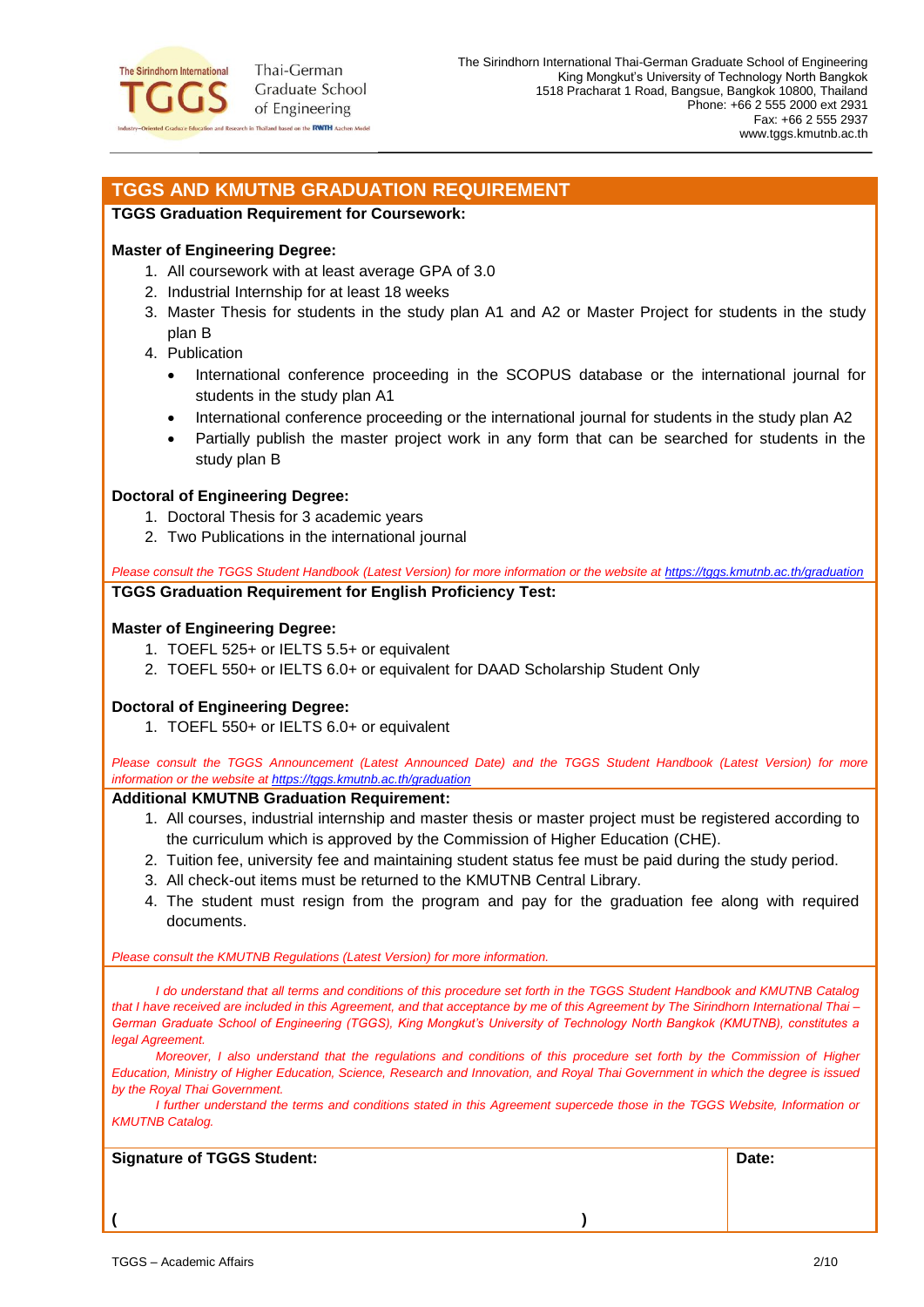

### **MASTER INDUSTRIAL INTERNSHIP**

**The student must follow the Internship Guidelines and Procedures for the TGGS International M.Eng. Courses in Engineering following the RWTH Aachen Model (Latest Version).**

The student must submit the internship application prior starting the industrial internship. The student only allows to conduct the internship at the qualified company or research center. The qualification of company/research center according to the guideline procedure of TGGS must be satisfied.

*Note that internship in research center and university must be approved by TGGS Committee prior starting the industrial internship. Only the internship at RWTH-Aachen University is accepted without the approval from TGGS Committee.*

The student must complete at least 18 weeks of internship and pass according to the guideline. After the completion of the internship, the student must submit the following documents within 60 days:

- 1. Internship report
- 2. Weekly report
- 3. Evaluation form
- 4. Internship Reference Letter
- 5. Internship Access Restriction (if applicable)

**( )**

Please consult the TGGS Student Handbook (Latest Version) for more information and the website a[t https://tggs.kmutnb.ac.th/internship](https://tggs.kmutnb.ac.th/internship)

*I do understand that all terms and conditions of this procedure set forth in the TGGS Student Handbook and KMUTNB Catalog that I have received are included in this Agreement, and that acceptance by me of this Agreement by The Sirindhorn International Thai – German Graduate School of Engineering (TGGS), King Mongkut's University of Technology North Bangkok (KMUTNB), constitutes a legal Agreement.* 

*Moreover, I also understand that the regulations and conditions of this procedure set forth by the Commission of Higher Education, Ministry of Higher Education, Science, Research and Innovation, and Royal Thai Government in which the degree is issued by the Royal Thai Government.*

*I further understand the terms and conditions stated in this Agreement supercede those in the TGGS Website, Information or KMUTNB Catalog.*

**Signature of TGGS Student:**

| $\sim$<br>. .<br>M.<br>۰. |
|---------------------------|
|                           |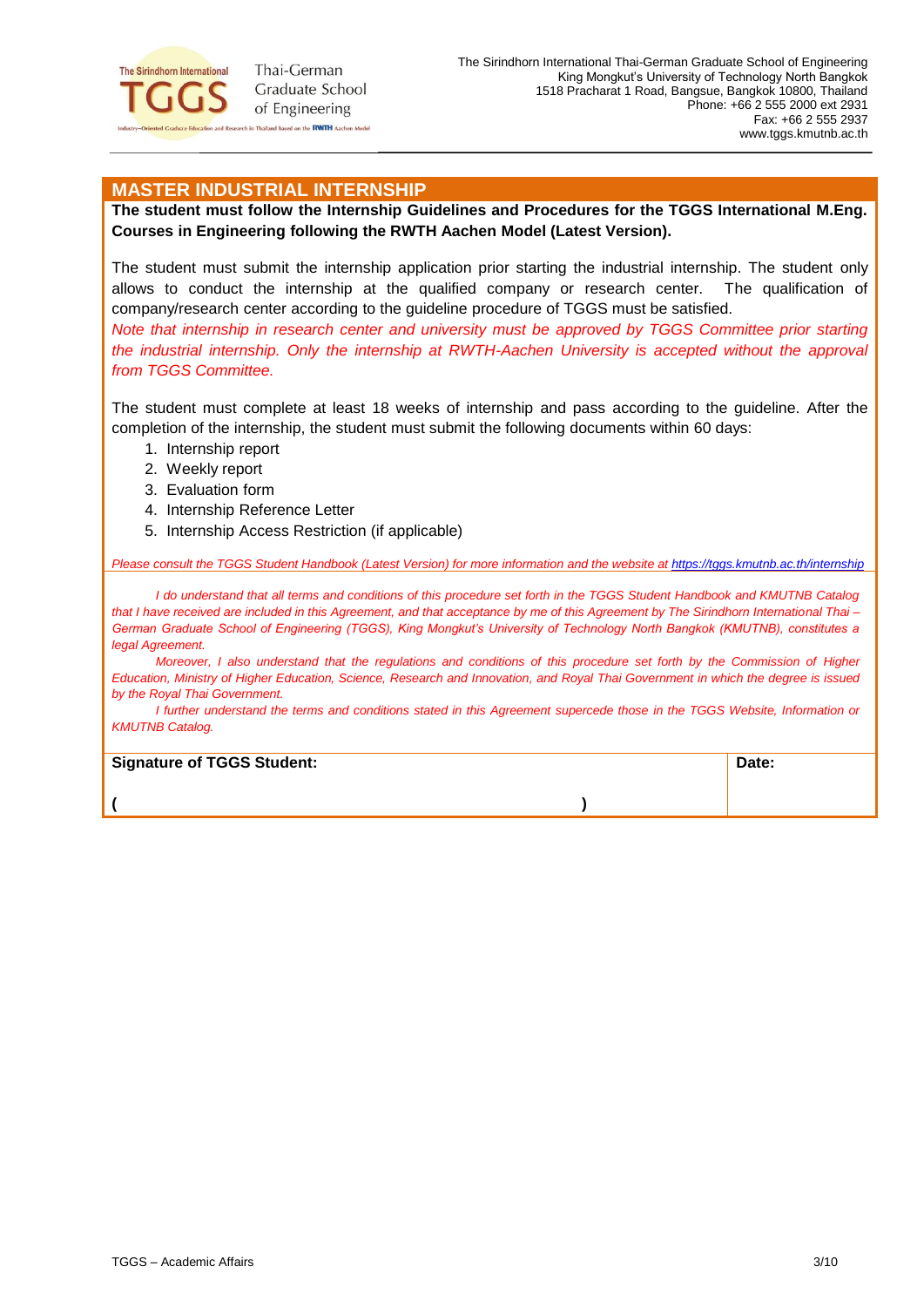

### **MASTER THESIS**

**After the completion of the industrial internship, the student is eligible to conduct the thesis. The student must follow the Regulations for Examination in the Master of Engineering Programs (REM) of The Sirindhorn International Thai-German Graduate School of Engineering (TGGS) (Latest Version).**

The student must submit the application for thesis proposal examination prior starting the thesis research work. The thesis examination committee member including the advisor(s) must have the qualification according to the REM and CHE regulations. The student can publish some parts of the thesis work at the international conference or in the international journal after the thesis proposal has been approved. The requirement for the publication is in the next section.

The eligible student can apply for the international conference scholarship. In order to apply for the international conference scholarship, the student must submit the thesis proposal examination or thesis registration document from the university aboard.

For the student conducting the thesis in Thailand, the student must pass the following examinations prior submitting the thesis book:

- 1. Thesis Proposal Examination
- 2. Thesis Progress Examination
- 3. Thesis Defense Examination

For the student conducting the thesis aboard, the student must pass the examination(s) according to the university aboard's regulations prior submitting the thesis book:

- 1. Thesis Registration Document from University Aboard
- 2. Thesis Evaluation Document from University Aboard
- 3. Thesis Certificate

These above documents must be sent directly to TGGS supervisor/advisor or TGGS Associate Dean for Academic Affairs from the professor/supervisor in the university aboard via e-mail and air-mail. TGGS Academic Affairs will not accept these documents directly from the student.

After the completion of the thesis, the student must submit the following documents:

1. Thesis Books (at least 1 electronic file, 1 hard-copy and 1 CD)

**( )**

2. Publication

It is the responsibility of TGGS Students to submit these above documents to TGGS. This is not the obligation of the professor/supervisor in the university aboard.

*Please consult the REM, the KMUTNB Regulations, the Commission of Higher Education (CHE) Regulations (Latest Announcement) and Academic Calendar for more information and deadlines. The student must follow the procedure in the TGGS Student Handbook (Latest Version) and the regulations for examination as posted on the website at<https://tggs.kmutnb.ac.th/rules-policies>*

*I do understand that all terms and conditions of this procedure set forth in the TGGS Student Handbook and KMUTNB Catalog that I have received are included in this Agreement, and that acceptance by me of this Agreement by The Sirindhorn International Thai – German Graduate School of Engineering (TGGS), King Mongkut's University of Technology North Bangkok (KMUTNB), constitutes a legal Agreement.* 

*Moreover, I also understand that the regulations and conditions of this procedure set forth by the Commission of Higher Education, Ministry of Higher Education, Science, Research and Innovation, and Royal Thai Government in which the degree is issued by the Royal Thai Government.*

*I further understand the terms and conditions stated in this Agreement supercede those in the TGGS Website, Information or KMUTNB Catalog.*

**Signature of TGGS Student:**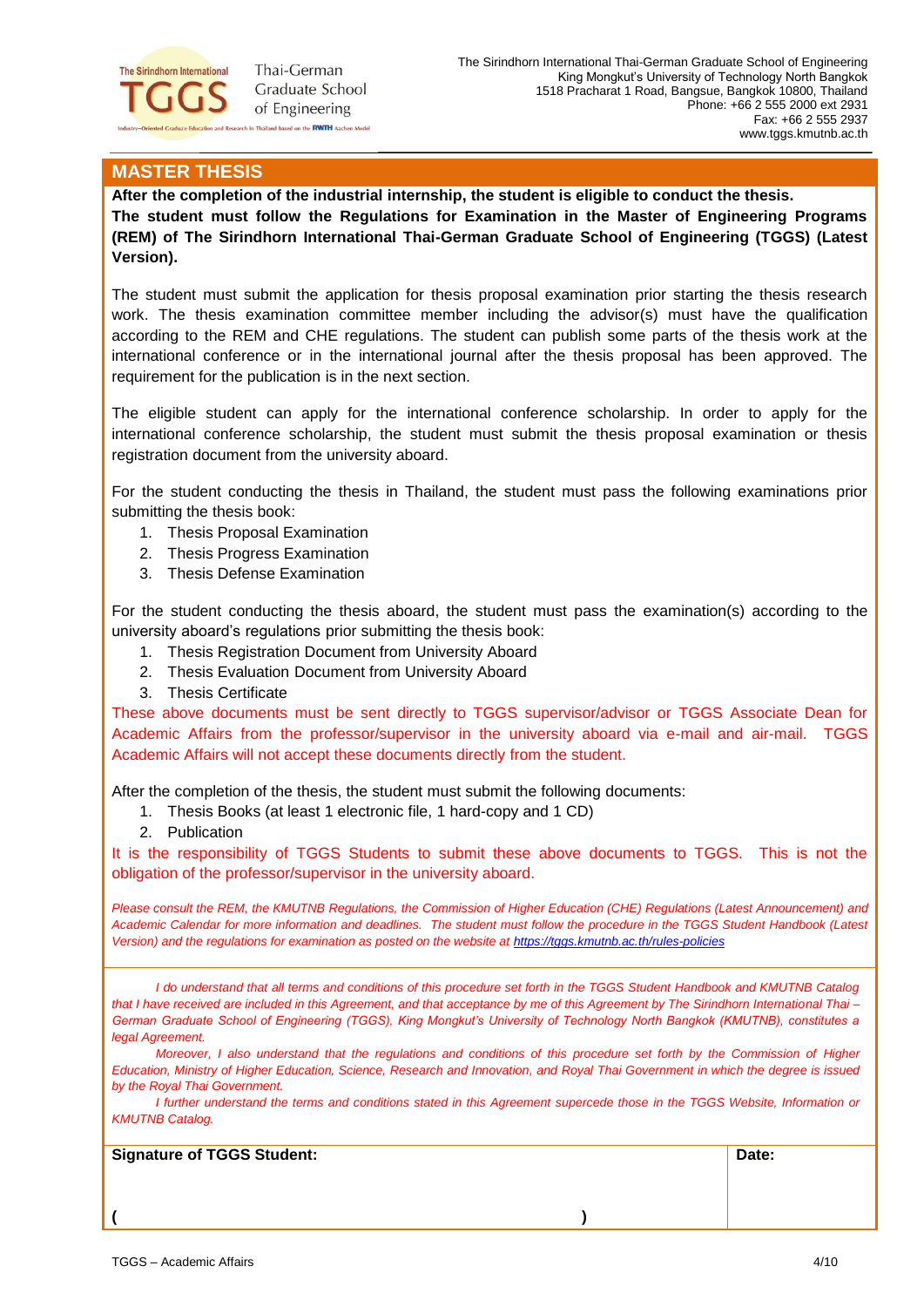

### **DOCTORAL THESIS**

**After the completion of the industrial internship, the student is eligible to conduct the thesis. The student must follow the Regulations for Examination in the Doctor of Engineering Programs (RED) of The Sirindhorn International Thai-German Graduate School of Engineering (TGGS) (Latest Version).**

The student must apply for the qualification examination within the first 3 academic semester in order to be TGGS Doctoral Candidate and start the thesis proposal. Then, the student must submit the application for thesis proposal examination prior starting the thesis research work. The thesis examination committee member including the advisor(s) must have the qualification according to the RED and CHE regulations. The student can publish some parts of the thesis work at the international conference or in the international journal after the thesis proposal has been approved. The requirement for the publication is in the next section.

The eligible student can apply for the international conference scholarship. In order to apply for the international conference scholarship, the student must submit the thesis proposal examination or thesis registration document from the university aboard.

For the student conducting the thesis in Thailand, the student must pass the following examinations prior submitting the thesis book:

- 1. Thesis Proposal Examination
- 2. Thesis Progress Examination
- 3. Thesis Defense Examination

For the student conducting the thesis aboard, the student must pass the examination(s) according to the university aboard's regulations prior submitting the thesis book:

- 1. Thesis Registration Document from University Aboard
- 2. Thesis Evaluation Document from University Aboard
- 3. Thesis Certificate

These above documents must be sent directly to TGGS supervisor/advisor or TGGS Associate Dean for Academic Affairs from the professor/supervisor in the university aboard via e-mail and air-mail. TGGS Academic Affairs will not accept these documents directly from the student.

After the completion of the thesis, the student must submit the following documents:

1. Thesis Books (at least 1 electronic file, 1 hard-copy and 1 CD)

**( )**

2. Publication

It is the responsibility of TGGS Students to submit these above documents to TGGS. This is not the obligation of the professor/supervisor in the university aboard.

*Please consult the RED, the KMUTNB Regulations, the Commission of Higher Education (CHE) Regulations (Latest Announcement) and Academic Calendar for more information and deadlines. The student must follow the procedure in the TGGS Student Handbook (Latest Version) and the regulations for examination as posted on the website at<https://tggs.kmutnb.ac.th/rules-policies>*

*I do understand that all terms and conditions of this procedure set forth in the TGGS Student Handbook and KMUTNB Catalog that I have received are included in this Agreement, and that acceptance by me of this Agreement by The Sirindhorn International Thai – German Graduate School of Engineering (TGGS), King Mongkut's University of Technology North Bangkok (KMUTNB), constitutes a legal Agreement.* 

*Moreover, I also understand that the regulations and conditions of this procedure set forth by the Commission of Higher Education, Ministry of Higher Education, Science, Research and Innovation, and Royal Thai Government in which the degree is issued by the Royal Thai Government.*

*I further understand the terms and conditions stated in this Agreement supercede those in the TGGS Website, Information or KMUTNB Catalog.*

**Signature of TGGS Student:**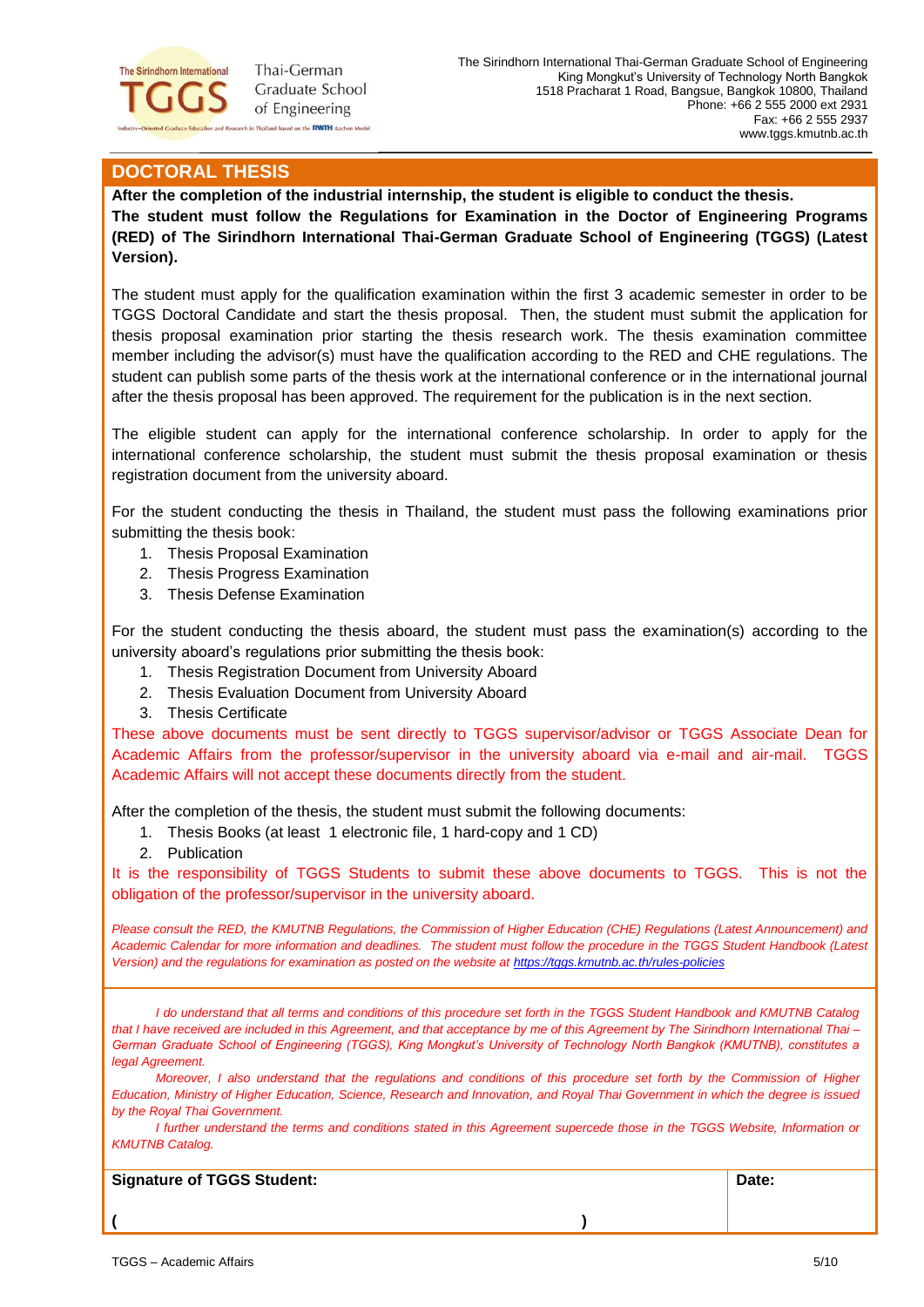

### **PUBLICATION**

**According to CHE regulations, in order for students to be graduated, they must complete the publication requirement as follows:**

#### **Master of Engineering Degree:**

1. All graduate students in the master study program (**Study Plan A2**) must partially publish their thesis work in at least the international conference proceeding (paper) with full paper. Conference abstract is not acceptable. The international conference proceeding must be

(1) peer-reviewed,

(2) in the approved CHE database (Web of Science, SCOPUS, TCI (Thai-Journal Citation Index Centre), other database listed in CHE and TRF (The Thailand Research Fund)) and importantly

(3) not listed in the Beall's List: Predatory Open-Access Publishers,<http://scholarlyoa.com/> Oral or poster presentation is acceptable but the student must **ATTEND** the conference **AND PRESENT THE WORK**. After returning from the conference, the student must submit the following documents:

- a. Full Conference Proceeding
- b. Conference Certificate
- c. Conference Program (indicating the student's name inside the program/session)

2. All graduate students in the master study program (**Study Plan A1**) must partially publish their thesis work in at least one international journal and the international journal must be as stated in the item 4 or one international conference proceeding (paper) with full paper in the SCOPUS database. Conference abstract is not acceptable. The international conference proceeding must be as stated in the item 1.

(1) peer-reviewed,

(2) in the approved CHE database (Web of Science, SCOPUS, TCI (Thai-Journal Citation Index Centre), other database listed in CHE and TRF (The Thailand Research Fund)) and importantly

(3) not listed in the Beall's List: Predatory Open-Access Publishers, <http://scholarlyoa.com/> Oral or poster presentation is acceptable but the student must **ATTEND** the conference **AND PRESENT THE WORK**. After returning from the conference, the student must submit the following documents:

- a. Full Conference Proceeding
- b. Conference Certificate

c. Conference Program (indicating the student's name inside the program/session)

3. All graduate students in the master study program (**Study Plan B)** must partially publish their master project work in any form that can be searched.

The photograph of poster and presenter is recommended and good proof of your presence in the conference. In the case that the student would like to publish the work in the international journal, please follows the regulation as stated in the requirement of Doctor of Engineering Degree (next section).

### **Doctor of Engineering Degree:**

All graduate students in the **doctoral study program** must partially publish their thesis work in at least **two international journals**. Review Article is not acceptable.

The international journal must be

- (1) peer-reviewed,
- (2) in the approved CHE database (Web of Science, SCOPUS, TCI (Thai-Journal Citation Index
- Centre), other database listed in CHE and TRF (The Thailand Research Fund)) and importantly
	- (3) not listed in the Beall's List: Predatory Open-Access Publishers, <http://scholarlyoa.com/>

Since publishing in the international journal takes a long time, the acceptance letter is acceptable. Typically,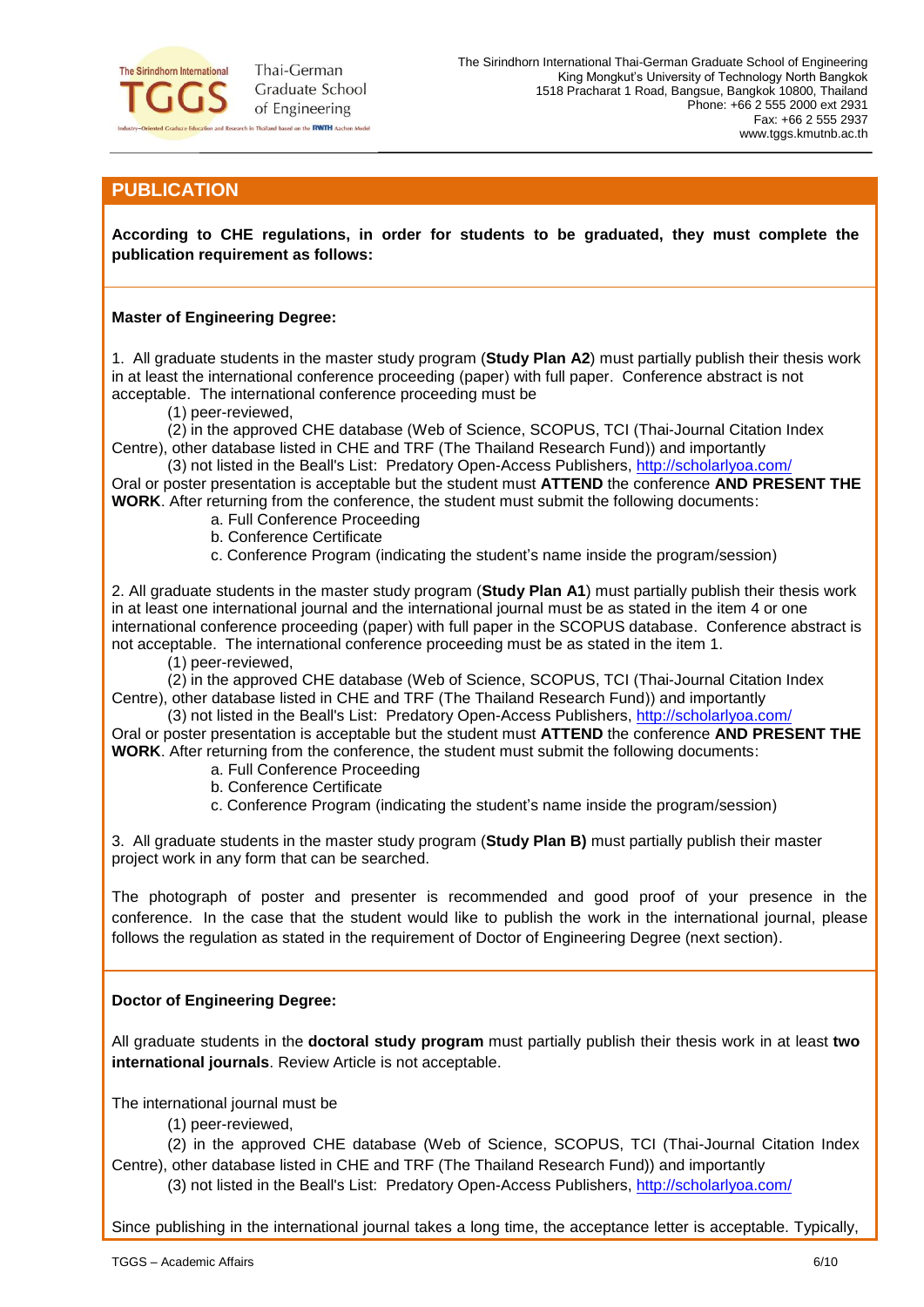

Thai-German Graduate School of Engineering in Thailand based on the **RWTH** Aachen Model

### **PUBLICATION**

the acceptance letter states the following information:

- (1) Name of Journal to be published,
- (2) Volume and
- (3) Issue.

Without this information, the acceptance letter is not considered to be the proof of publication.

If the student has completed with the thesis defense and still waiting for the publication requirement, the student must maintain the student status until the publication requirement and documents are met.

*"For example, if your thesis defense is completed in December 2015 but the conference is scheduled in April 2016, you have to register for one semester and cannot be graduated in December 2015."* 

If the student status is not maintained, the student cannot graduate. If the student has not registered by the deadline of each semester, TGGS/KMUTNB will announce the student status to be RETIRED from the program. In order to re-enroll as the student, the student must pay the fee. This is the KMUTNB regulations!

*TGGS Students must also FOLLOW BOTH CHE regulations as stated above and TGGS Regulations as stated in the TGGS Student Handbook (Latest Version). Moreover, your name on the international conference proceeding or international journal must affiliate your institute as "The Sirindhorn International Thai-German Graduate School of Engineering, King Mongkut's University of Technology North Bangkok, Thailand" (and with RWTH Aachen University, if needed), but cannot have only RWTH Aachen University. We also recommend you to use KMUTNB email or professional personal email. If you do not put TGGS as affiliate, there is no proof that you are TGGS, KMUTNB student, so CHE will not approve your degree. Please note that if you do not follow this regulation, your degree will be revoked by the Royal Thai Government! We would like to stress that CHE is very strict for the past years, so please follow our regulations carefully.*

*Please consult the TGGS Announcement (Latest Announced Date) and the TGGS Student Handbook (Latest Version) for more information or the website at<https://tggs.kmutnb.ac.th/graduation>*

*I do understand that all terms and conditions of this procedure set forth in the TGGS Student Handbook and KMUTNB Catalog that I have received are included in this Agreement, and that acceptance by me of this Agreement by The Sirindhorn International Thai – German Graduate School of Engineering (TGGS), King Mongkut's University of Technology North Bangkok (KMUTNB), constitutes a legal Agreement.* 

*Moreover, I also understand that the regulations and conditions of this procedure set forth by the Commission of Higher Education, Ministry of Higher Education, Science, Research and Innovation, and Royal Thai Government in which the degree is issued by the Royal Thai Government.*

*I further understand the terms and conditions stated in this Agreement supercede those in the TGGS Website, Information or KMUTNB Catalog.*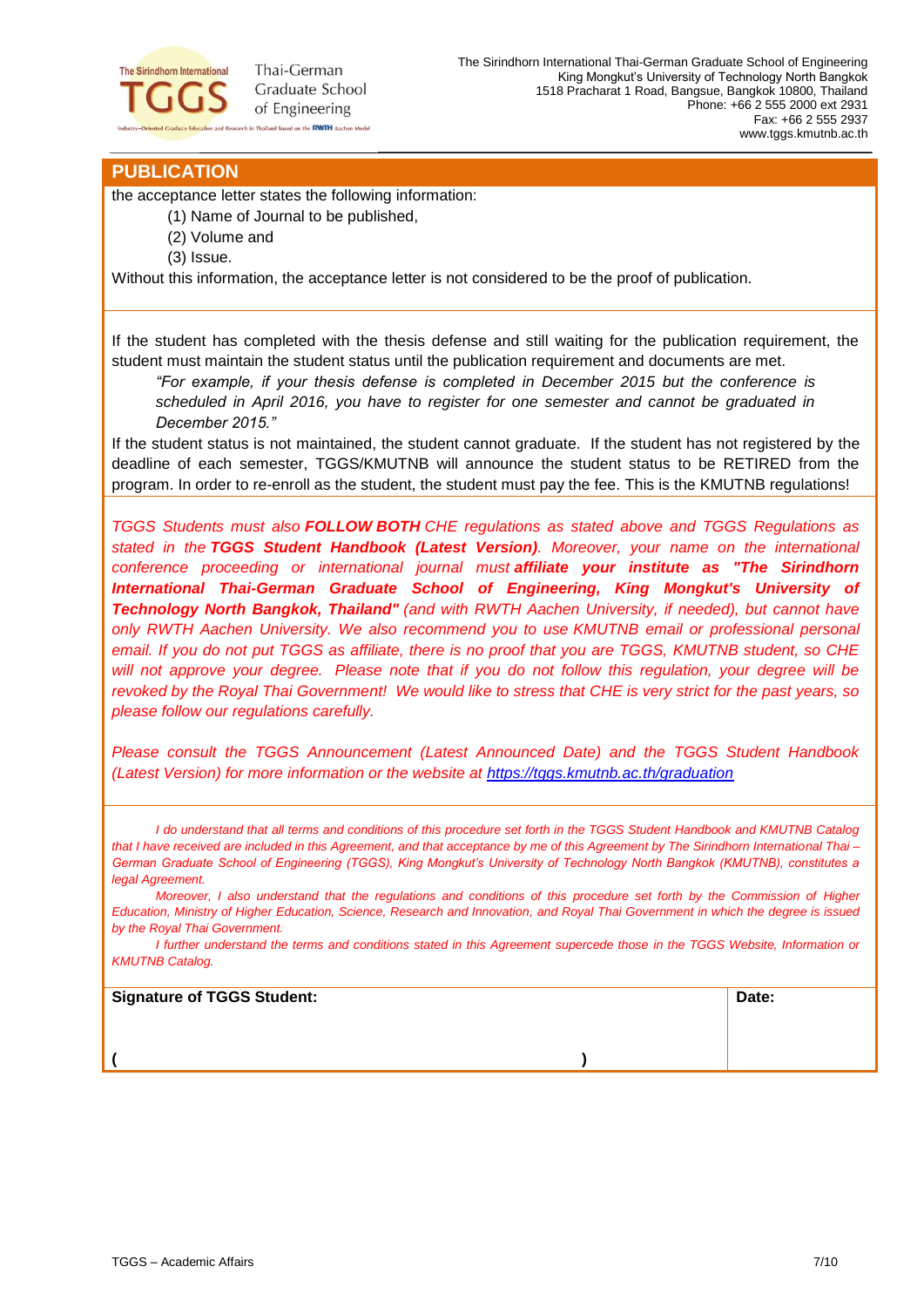

Thai-German Graduate School of Engineering Thailand based on the **RWTH** Aachen Model

| <b>FINANCIAL AGREEMENT</b>                                                                             |         |      |              |
|--------------------------------------------------------------------------------------------------------|---------|------|--------------|
| Tuition Fee for Master Degree Program except RVIE:                                                     |         |      |              |
| First 4 semesters:                                                                                     |         |      |              |
| <b>Full-time Thai Students</b>                                                                         | 60,000  | baht | per semester |
| <b>Full-time International Students</b>                                                                | 85,000  | baht | per semester |
| <b>University Fee</b>                                                                                  | 4,750   | baht | per semester |
| After 4 semesters but not more than 5 academic years:                                                  |         |      |              |
| Registration fee for maintaining the student status                                                    | 10,000  | baht | per semester |
| Tuition Fee for Master Degree Program in RVIE:                                                         |         |      |              |
| <b>Full-time Thai Students</b>                                                                         | 60,000  | baht | per semester |
| University Fee                                                                                         | 4.750   | baht | per semester |
| Additional fees for retaining student status after submission of the thesis book but still waiting for |         |      |              |
| other requirements to be completed, not more than 4 academic years:                                    |         |      |              |
| Registration fee for maintaining the student status                                                    | 15,000  | baht | per semester |
| <b>Tuition Fee for Doctoral Degree Program:</b>                                                        |         |      |              |
| First 6 semesters:                                                                                     |         |      |              |
| Full-time Thai and International Students                                                              | 100,000 | baht | per semester |
| University Fee                                                                                         | 7,100   | baht | per semester |
| After 6 semesters but not more than 6 academic years:                                                  |         |      |              |
| Registration fee for maintaining the student status                                                    | 20,000  | baht | per semester |
| Financial Assistance Type and Condition:                                                               |         |      |              |
| Full-tuition Eee Waiving Scholarship: The student is responsible for the university fee ever           |         |      |              |

1. Full-tuition Fee Waiving Scholarship: The student is responsible for the university fee every semester.

- 2. Partial-tuition Fee Waiving Scholarship: The student is responsible for 50% of tuition fee every semester.
- 3. DAAD Scholarship: The information will be given directly to the student by DAAD and RWTH Aachen University, Germany.
- 4. Self Support: The student is responsible for 100% of tuition fee every semester.

Additional condition is given in the Financial Contract Agreement. For all Financial Assistantships including the self support, the student is still responsible for the personal expenses including living cost, housing and health insurance and other expenses. TGGS will automatically terminate the scholarship if the student has the GPA below 3.00 in the first semester. The student must maintain a minimum cumulative GPA of 3.00 or higher every semester and complete the course work, the industrial internship and the master thesis. The student will sign the Financial Contract Agreement during the first semester registration period.

All students must pay all the related fee. If not, the student status will be retired from the program and the student cannot be graduated. Details are listed in the TGGS Student Handbook (Latest Version), Graduation Requirements and Tuition Fee to retaining student status after 2 academic years for the master program (except in RVIE program) and 3 academic years for the doctoral program.

*I do understand that all terms and conditions of this procedure set forth in the TGGS Student Handbook and KMUTNB Catalog that I have received are included in this Agreement, and that acceptance by me of this Agreement by The Sirindhorn International Thai – German Graduate School of Engineering (TGGS), King Mongkut's University of Technology North Bangkok (KMUTNB), constitutes a legal Agreement.* 

*Moreover, I also understand that the regulations and conditions of this procedure set forth by the Commission of Higher Education, Ministry of Higher Education, Science, Research and Innovation, and Royal Thai Government in which the degree is issued by the Royal Thai Government.*

*I further understand the terms and conditions stated in this Agreement supercede those in the TGGS Website, Information or KMUTNB Catalog.*

**Signature of TGGS Student:**

**( )**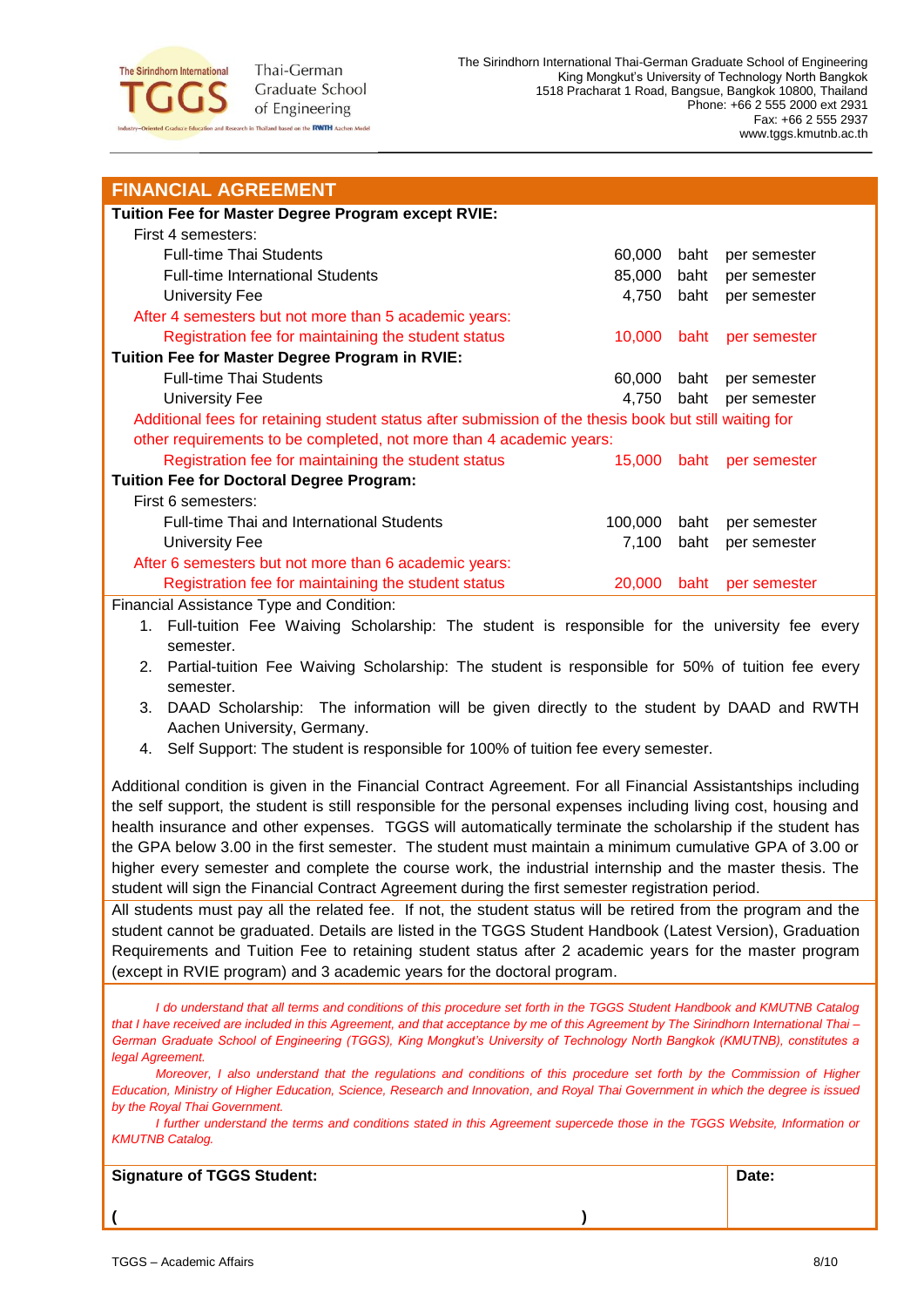

### **GRADUATION**

After the student complete all the graduation requirement, TGGS will issue the following documents upon the request:

- 1. TGGS Student Certificate
- 2. TGGS Unofficial Transcript
- 3. TGGS Approved Graduation

The official KMUTNB Transcript can be issued after all the graduation requirement is completed at least 30 days after the student submit the request. As for the degree certificate, you will receive the degree certificate from the hand of HRH Princess Maha Chakri Sirindhorn **one year** after you complete your study during the commencement day which is typically scheduled in November every year. All the graduation documents: KMUTNB Degree Certificate along with the pin and TGGS Certification Letter will not be available until after the commencement day due to the Royal House Regulations. These documents must be handed to the class graduates first by HRH Princess Sirindhorn, then the unattended graduates can receive these documents. Please understand all the circumstances.

In the case that students cannot personally process/submit all REQUEST documents with TGGS Academic Affairs, only students in Germany, the student must sign and submit the documents via email. Please submit the internship report prior conducting the thesis work within the first semester.

*I do understand that all terms and conditions of this procedure set forth in the TGGS Student Handbook and KMUTNB Catalog that I have received are included in this Agreement, and that acceptance by me of this Agreement by The Sirindhorn International Thai – German Graduate School of Engineering (TGGS), King Mongkut's University of Technology North Bangkok (KMUTNB), constitutes a legal Agreement.* 

*Moreover, I also understand that the regulations and conditions of this procedure set forth by the Commission of Higher Education, Ministry of Higher Education, Science, Research and Innovation, and Royal Thai Government in which the degree is issued by the Royal Thai Government.*

*I further understand the terms and conditions stated in this Agreement supercede those in the TGGS Website, Information or KMUTNB Catalog.*

| Signature of TGGS Student: | Date: |
|----------------------------|-------|
|                            |       |
|                            |       |